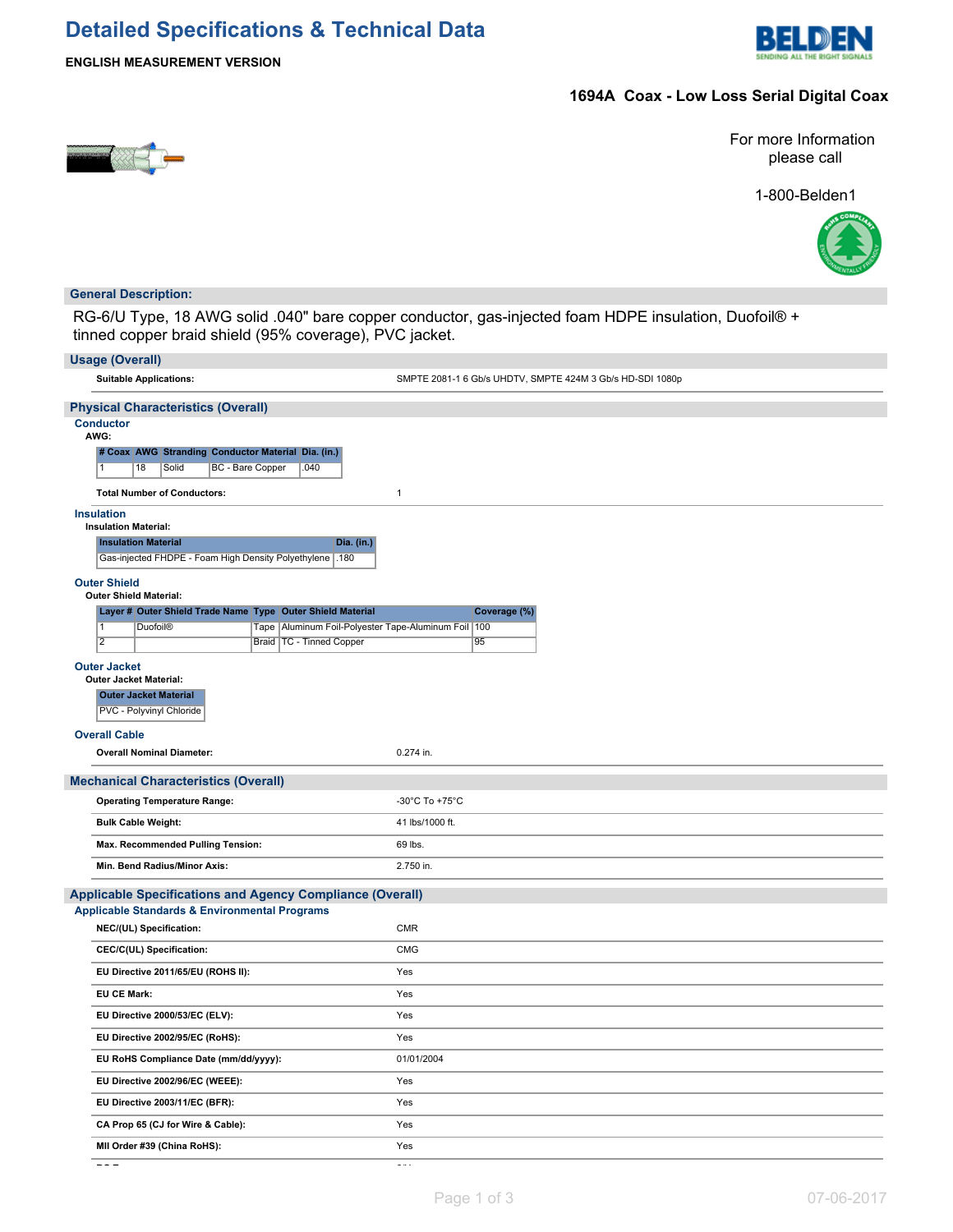# **Detailed Specifications & Technical Data**





## **1694A Coax - Low Loss Serial Digital Coax**

| RG Type:                 |                                             | 6/U                                                 |  |
|--------------------------|---------------------------------------------|-----------------------------------------------------|--|
| <b>Flame Test</b>        |                                             |                                                     |  |
| <b>UL Flame Test:</b>    |                                             | UL1666 Vertical Shaft                               |  |
| <b>CSA Flame Test:</b>   |                                             | FT4                                                 |  |
|                          |                                             |                                                     |  |
| <b>Suitability</b>       |                                             |                                                     |  |
|                          | Suitability - Indoor:                       | Yes                                                 |  |
|                          | Suitability - Outdoor:                      | Yes - Black only.                                   |  |
|                          | Suitability - Aerial:                       | Yes - Black only, when supported by messenger wire. |  |
|                          |                                             |                                                     |  |
|                          | Suitability - Burial:                       | No                                                  |  |
| <b>Plenum/Non-Plenum</b> |                                             |                                                     |  |
| Plenum (Y/N):            |                                             | No                                                  |  |
| <b>Plenum Number:</b>    |                                             | 1695A                                               |  |
|                          |                                             |                                                     |  |
|                          | <b>Electrical Characteristics (Overall)</b> |                                                     |  |
|                          | Nom. Characteristic Impedance:              |                                                     |  |
| Impedance (Ohm)          |                                             |                                                     |  |
| 75                       |                                             |                                                     |  |
| Nom. Inductance:         |                                             |                                                     |  |
| Inductance (µH/ft)       |                                             |                                                     |  |
| 0.106                    |                                             |                                                     |  |
|                          | Nom. Capacitance Conductor to Shield:       |                                                     |  |
| Capacitance (pF/ft)      |                                             |                                                     |  |
| 16.2                     |                                             |                                                     |  |
|                          | Nominal Velocity of Propagation:            |                                                     |  |
| <b>VP</b> (%)            |                                             |                                                     |  |
| 82                       |                                             |                                                     |  |
| <b>Nominal Delay:</b>    |                                             |                                                     |  |
| Delay (ns/ft)            |                                             |                                                     |  |
| 1.24                     |                                             |                                                     |  |
|                          | Nom. Conductor DC Resistance:               |                                                     |  |
|                          | DCR @ 20°C (Ohm/1000 ft)                    |                                                     |  |
| 6.4                      |                                             |                                                     |  |
|                          | Nominal Outer Shield DC Resistance:         |                                                     |  |
|                          | DCR @ 20°C (Ohm/1000 ft)                    |                                                     |  |
| $\overline{2.8}$         |                                             |                                                     |  |
| Nom. Attenuation:        |                                             |                                                     |  |
|                          | Freq. (MHz) Attenuation (dB/100 ft.)        |                                                     |  |
| 1.000                    | 0.240                                       |                                                     |  |
| 3.580                    | 0.440                                       |                                                     |  |
| 5.000                    | 0.520                                       |                                                     |  |
| 6.000                    | 0.570                                       |                                                     |  |
| 7.000                    | 0.610                                       |                                                     |  |
| 10.000                   | 0.710                                       |                                                     |  |
| 12.000                   | 0.780                                       |                                                     |  |
| 25.000                   | 1.080                                       |                                                     |  |
| 67.500                   | 1.650                                       |                                                     |  |
| 71.500<br>88.500         | 1.690                                       |                                                     |  |
| 100.000                  | 1.860<br>1.950                              |                                                     |  |
| 135.000                  | 2.240                                       |                                                     |  |
| 143.000                  | 2.300                                       |                                                     |  |
| 180.000                  | 2.570                                       |                                                     |  |
| 270.000                  | 3.170                                       |                                                     |  |
| 360.000                  | 3.690                                       |                                                     |  |
| 540.000                  | 4.500                                       |                                                     |  |
| 720.000                  | 5.300                                       |                                                     |  |
| 750.000                  | 5.400                                       |                                                     |  |
| 1000.000                 | 6.300                                       |                                                     |  |
| 1500.000                 | 7.800                                       |                                                     |  |
| 2000.000                 | 9.200                                       |                                                     |  |
| 2250.000                 | 9.800                                       |                                                     |  |
| 3000.000                 | 11.500                                      |                                                     |  |